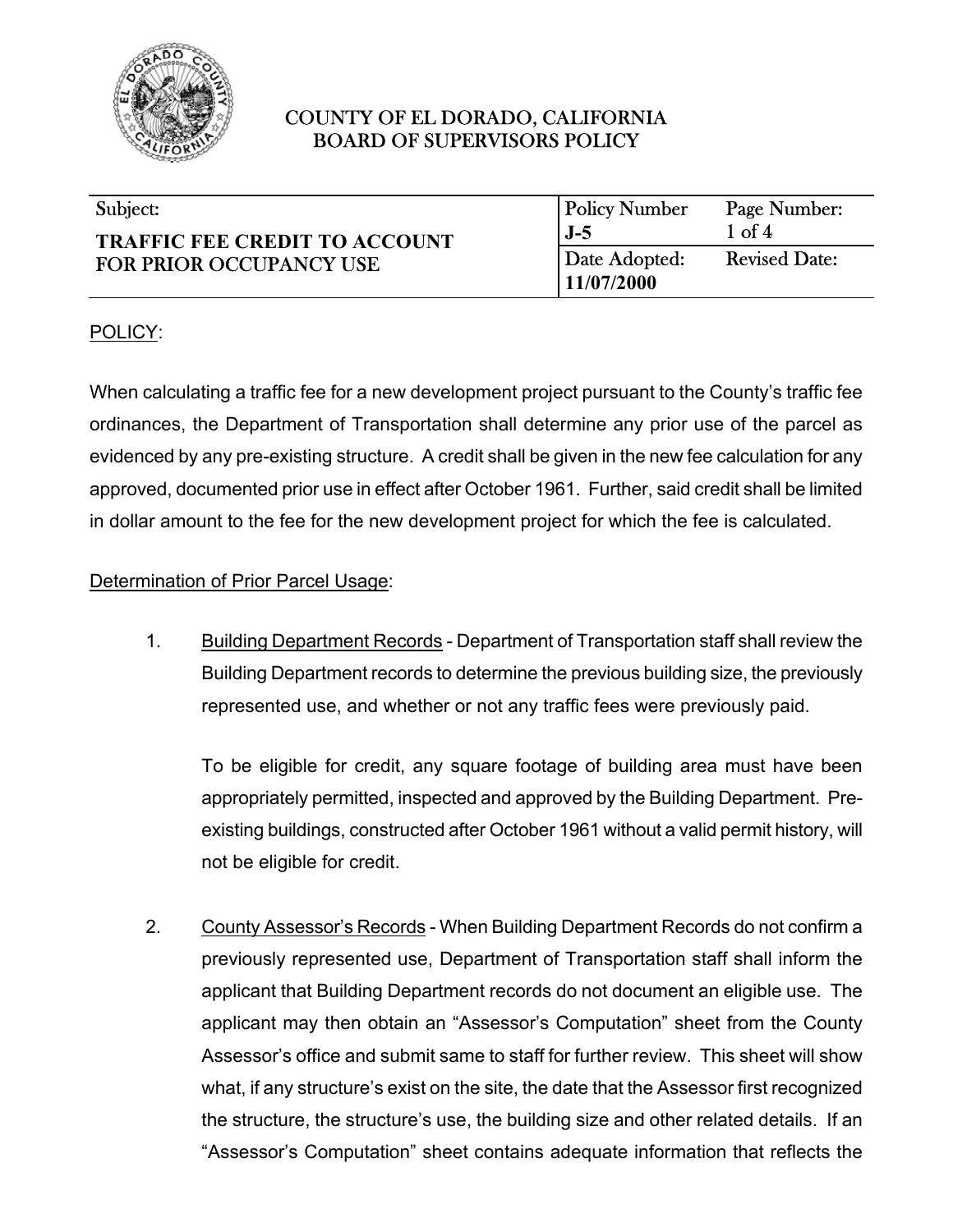

| Subject:                                                               | <b>Policy Number</b>        | Page Number:         |
|------------------------------------------------------------------------|-----------------------------|----------------------|
| <b>TRAFFIC FEE CREDIT TO ACCOUNT</b><br><b>FOR PRIOR OCCUPANCY USE</b> | $J-5$                       | $2$ of $4$           |
|                                                                        | Date Adopted:<br>11/07/2000 | <b>Revised Date:</b> |

existence of an creditable structure then staff will consider it as acceptable evidence to document a prior site use for a traffic fee credit.

### Determination of Credit Towards Traffic Fee:

When a prior use is determined to be eligible for a credit, staff will proceed to calculate the amount of credit to apply to a current fee calculation. An eligible use shall be credited the corresponding fee amount that the use would be charged under the current fee schedule.

1. Non-Residential Prior Use - For most non-residential uses, the fee is currently, categorized by use and calculated on the basis of documented square footage of pre-existing building floor area. Fees for gas stations are based on number of pumps, for golf courses are based on number of holes and fees for campgrounds are based on number of sites.

In those situations where the prior use is not identified in any of the categories on the adopted fee schedule, then staff will determine the trip generation rates for the eligible use as provided in the most recent edition of the "Trip Generation Manual" published by the institute of Traffic Engineers. Staff will then equate the trip generation rates to a recognized category in the adopted fee schedule to determine the fee credit.

### 2. Residential Prior Use:

For residential uses, the fee is currently calculated per each building unit as either a single-family use or as a multi-family use.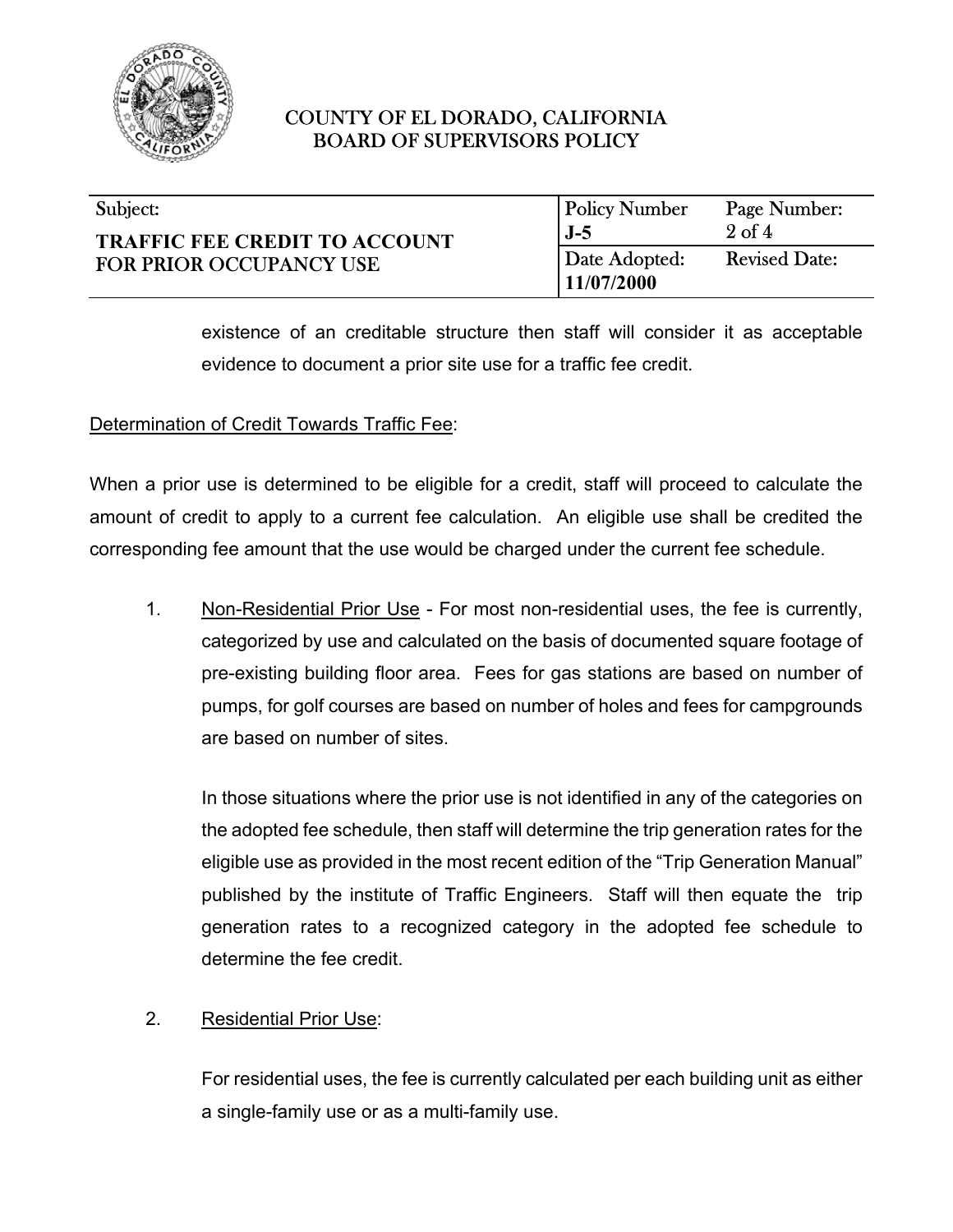

| Subject:                                                               | <b>Policy Number</b>        | Page Number:         |
|------------------------------------------------------------------------|-----------------------------|----------------------|
| <b>TRAFFIC FEE CREDIT TO ACCOUNT</b><br><b>FOR PRIOR OCCUPANCY USE</b> | $J-5$                       | $3$ of $4$           |
|                                                                        | Date Adopted:<br>11/07/2000 | <b>Revised Date:</b> |

#### Appeal Process:

Review by the Director of the Department of Transportation:

- 1. An applicant who disagrees with staff determination regarding credit may submit a written request for review of said determination by the Director of the Department of Transportation. The applicant is responsible for presenting any and all material in support of the applicant's position for consideration of credit by the Director at the time of the written request. If the director finds that there was a creditable prior use, then DOT staff will recalculate the Traffic Fee reflecting the appropriate credit.
- 2. The Director shall make a finding whether or not the evidence presented adequately documents that a building existed and was occupied and used after October 1961. The Director will have thirty (30) calendar days to investigate the request and render a written decision regarding the request. The Director's decision shall be final unless appealed to the Board of supervisors within ten (10) working days of the Director's decision, in accordance with the procedures set forth herein, including the standardized form for appeal and accompanied y the appeal fee.

Formal Appeal to the Board of Supervisors**:** 

1. If the applicant chooses to appeal the Department's decision to the Board of Supervisors, then the applicant shall complete, sign and submit the form titled "Appeal of Traffic Impact Mitigation or Road Impact Fees" together with any relevant documentation and an appeal fee of \$100 to offset the administrative cost to process the appeal.